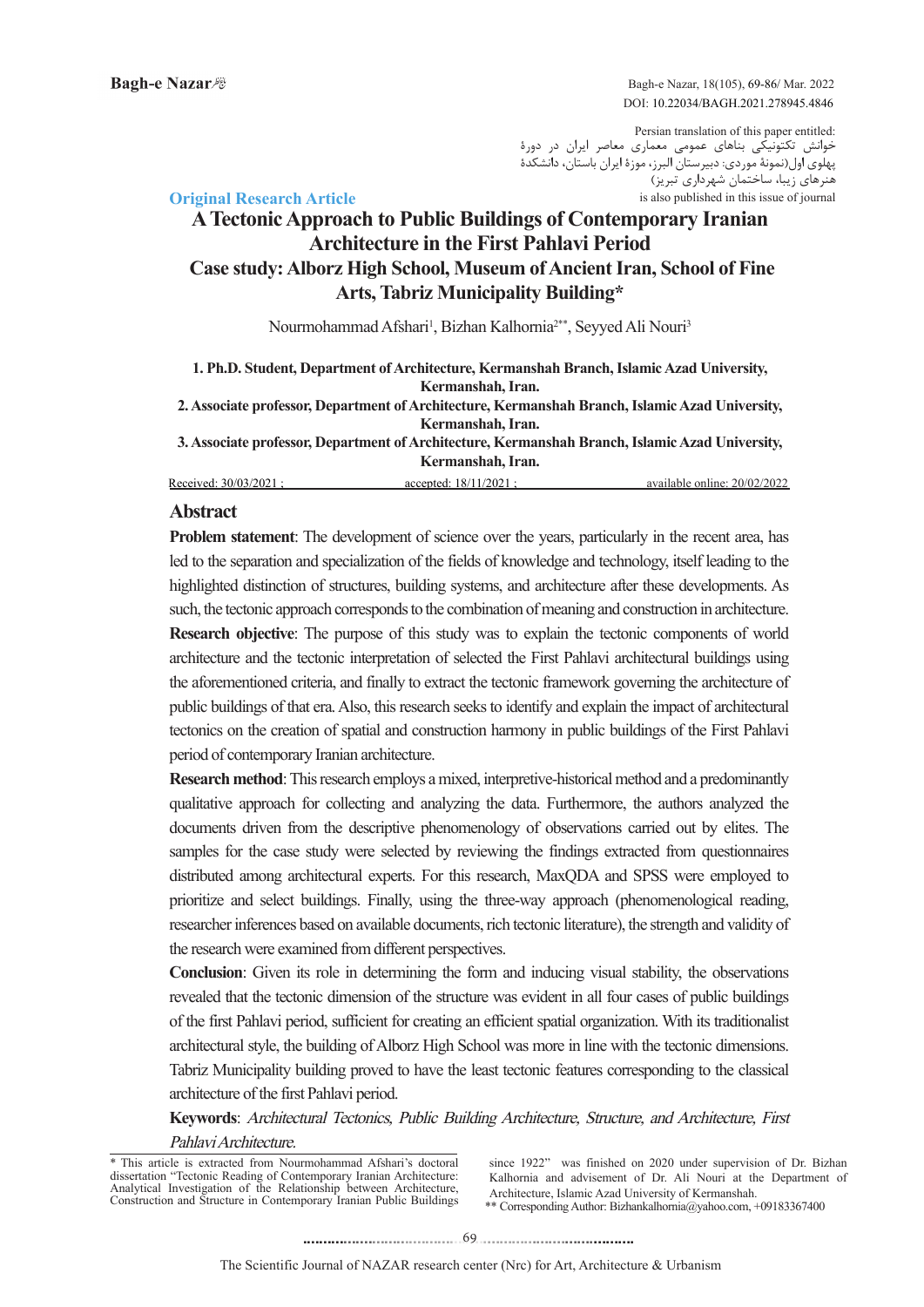## **Introduction and problem statement**

The current article seeks to examine the relationship between the art of architectural design and constituents of buildings such as structure and construction method. It is perceived that this examination takes place in the context of architecture, as structures and constituents are also part of the architecture. The main purpose of the research was to examine the structure and construction in contemporary Iranian architectural spaces, the beginning of which is assumed to be concurrent with the introduction of modern architecture in Iran. Therefore, this research can be perceived as a tectonic<sup>1</sup> interpretation of public buildings, since technology-based architecture in the West, and hence its technological and structural requirements, have gradually entered Iran in this era. Technology is the result of the industrial revolution and scientific revolutions all of which are undoubtedly rooted in the evolution of ideas and beliefs (Nari Qomi,  $2015$ ,  $98$ ). In brief, it is safe to argue that the purpose of this research was first to examine the relationship between construction, architecture, and structure in the process of formation, and second, the architecture with a tectonic approach, and finally, this study attempted to gain insight on the interpretation of selected public buildings in contemporary Iranian architecture related to the first Pahlavi period based on the framework obtained from this research. Furthermore, this study attempted to form a doctrine from the existing theories in the field of tectonics, as the product of opinions proposed in the first step of the research. In the second step, the hypotheses were tested, the corresponding criteria were determined and the theoretical framework of the research was optimized by analytically examining the relevant notions for selected contemporary Iranian buildings in the first Pahlavi period. It should be noted that public buildings, as one of the most essential notions in the current study, refer to buildings that belong to the community, which may be built or paid for by the government or the people They are usually designed and built according to the opinion and approval of officials while being intended to benefit the public (Zarkash,  $2012$ ,  $24$ ). As mentioned, the necessity of conducting this study was further highlighted by the fact that, before this period, buildings were often the product of coordination of architecture and building systems, and hence the components served the whole architecture, but in the contemporary era and a little earlier, that is, following the industrial and scientific revolution, the integrity of architecture, structure, and components of the building was subject to revision (Zarkash,  $2005$ , 44), some of which are examined in this research as case studies. The selected buildings pertained to the first Pahlavi period in terms of geography and climate. Furthermore, convenience sampling was used for this purpose  $(Gal, 2016, 390)$ . The present study was not based on a historical or a historiographical approach but rather sought to introduce a framework of the tectonic concept based on the phenomenological interpretation of public buildings corresponding to the first Pahlavi period. As such, the research was conducted with no particular focus on a certain spectrum of designers, as the purpose and focus of the research were to study the concept of tectonics in architecture, that is, the concept of tectonics is rightfully perceived to be correlated with the concept of the comprehensive proportion of the building components. Therefore, the issues of energy consumption and climate-oriented design were considered as aspects of the tectonic-based phenomenological reading of the buildings, the findings from which may help to determine the presence or absence of this aspect. One of the important references of the current research was the opinions and documents taken from Dr. Mostafa Kiani, an architect at the University of Tehran and the author of the book "Architecture of the First Pahlavi Period, Transformation of Thoughts, Origin, and Formation of Twenty-Year Architecture", based on which the present research, containing the tectonic reading of the architectural buildings of the first Pahlavi period, was conducted. Hence, the current research spans a plethora of disciplines, focusing on public buildings in certain periods and styles, based on which the previously extracted global frameworks in this field were slightly altered or localized. Therefore, the purpose of this study is not to address the technical or formal structure of the building, but to formulate and describe criteria for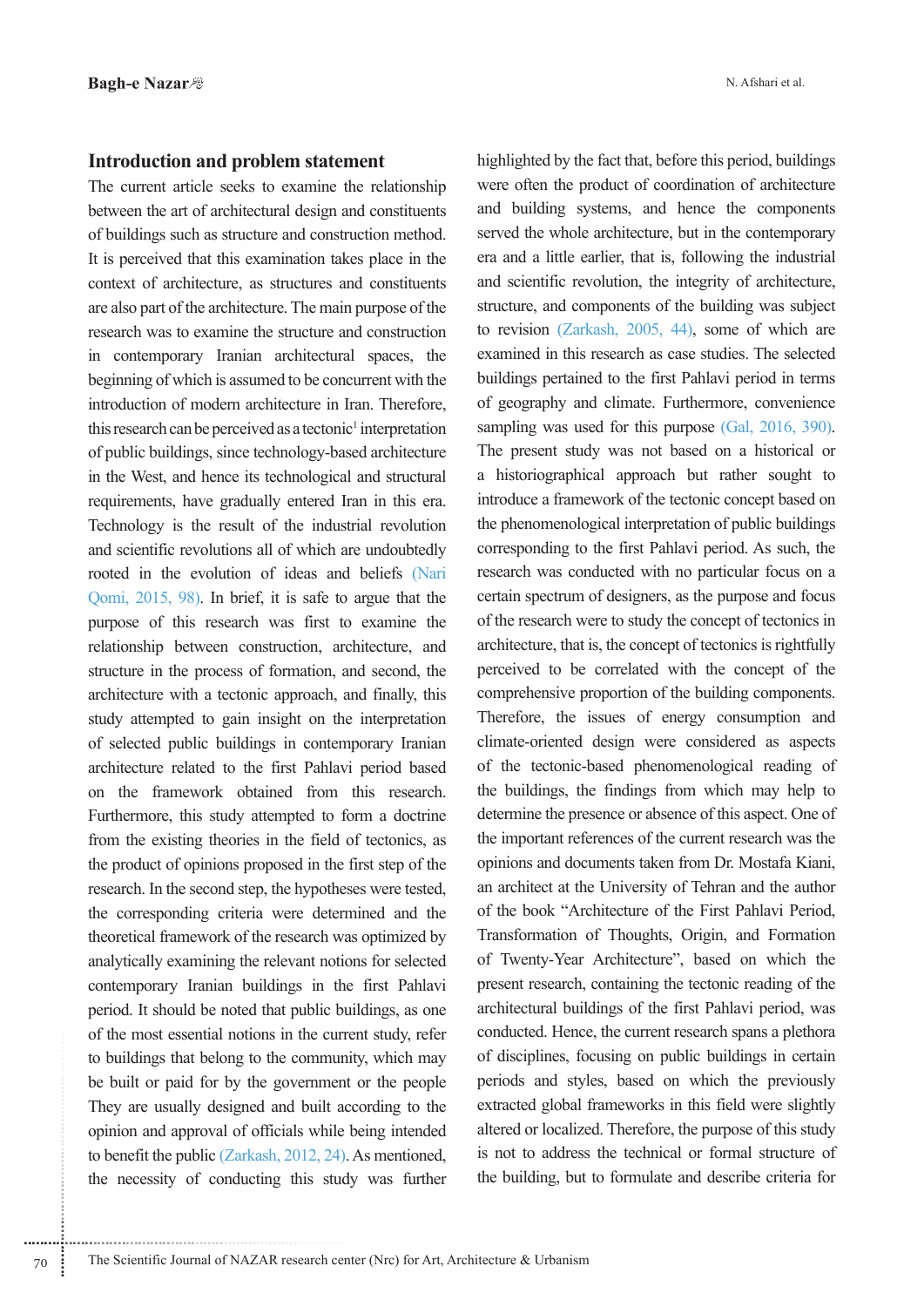tectonics as a systematic framework for architecture that has been scrutinized during a specific period in contemporary Iranian architecture. On the other hand, since the interpretations are mostly based on phenomenological descriptions and observations, their applications are inevitable. This study emphasizes the necessity of revising the interaction between structure, architecture, and construction in contemporary Iranian architecture and employs a tectonic view that is the product of semantic forces to analyze the construction of public buildings built using the contemporary architecture of the first Pahlavi period. The deficiencies in the interaction technology and leading structures in today's Iranian architecture further highlight the necessity of similar studies, as confessed by contemporary architecture researchers. The elected buildings, which are among the most significant public buildings of contemporary architecture of the first Pahlavi period of Iran, were sampled to create a framework that is efficient in measuring the originality and beauty of architecture, while also posing as a conceptual model for designers and architects. It is also noteworthy that the present study is part of a more comprehensive study including public buildings of different periods of contemporary Iranian architecture, that is, the first Pahlavi, the second Pahlavi, and the architectural period after the Islamic Revolution.

Since studying all the topics and contents of all the different periods of architecture at once would not be efficient in examining all the necessary detail, it was decided that each era be separated and hence examined in a separate study. As such, the present article has only sought to examine the tectonic interpretation of public buildings corresponding to contemporary Iranian architecture in the first Pahlavi period. To achieve the objectives of the research, descriptive-analytical methods, field studies, questionnaires distributed among architecture experts<sup>2</sup>, phenomenological discussion by architectural elites<sup>3</sup>, as well as MAXQDA and SPSS were used. The questionnaire was devised for the sole purpose of selecting buildings for the case study. In a comprehensive study, after the initial recognition of the relevant historical background, both in terms of the subject of architectural tectonics and the field of contemporary Iranian architecture, international theories were analyzed, while contemporary Iranian architecture was studied in three separate periods<sup>4</sup>. Furthermore, after reviewing the studied samples, library-based data were supplemented with field surveys, architectural and structural plans, and construction information. Finally, the degree of similarity and differentiation of pre-analyzed tectonic concepts was determined based on the analysis of the aforementioned documents and architectural plans. First, 300 buildings belonging to all the three contemporary periods<sup>4</sup> of the architecture were considered for the research. Then, based on the findings from the studies of contemporary Iranian architectural researchers, 14 type-styles were typologically studied and extracted in three independent periods<sup>4</sup>, and five to ten of the most important buildings of each style were selected based on their prominence in contemporary Iranian literature. In this stage, a total of 80 public buildings in three historical periods<sup>5</sup> were selected and coded based on the aforementioned 14 made questionnaires were distributed among architects architectural type-styles. In the next stage, researchto determine the final sample size. Using the results from 30 questionnaires, the number of buildings for each period decreased to four buildings, and hence Alborz High School, Museum of Ancient Iran, Tabriz Municipality Building, and Faculty of School Arts were selected as the cases representing the first Pahlavi architecture period.

## **Research background**

Le train elementary, containing to<br>ecture was no exception. It was then<br>gration of the separate sciences, and<br>the emergence of interdisciplinary<br>important.<br>of the factors corresponding to<br>structure, architecture, and their Few studies have been done on architectural tectonics in the world. The earliest architectural use of tectonics dates back to 1830. Modern times and the post-scientific and industrial revolutions caused the separation and hence the generation of new sciences, technologies, and arts, and architecture was no exception. It was then that the reintegration of the separate sciences, and more recently, the emergence of interdisciplinary concepts became increasingly important. Examination of the factors corresponding to construction, structure, architecture, and their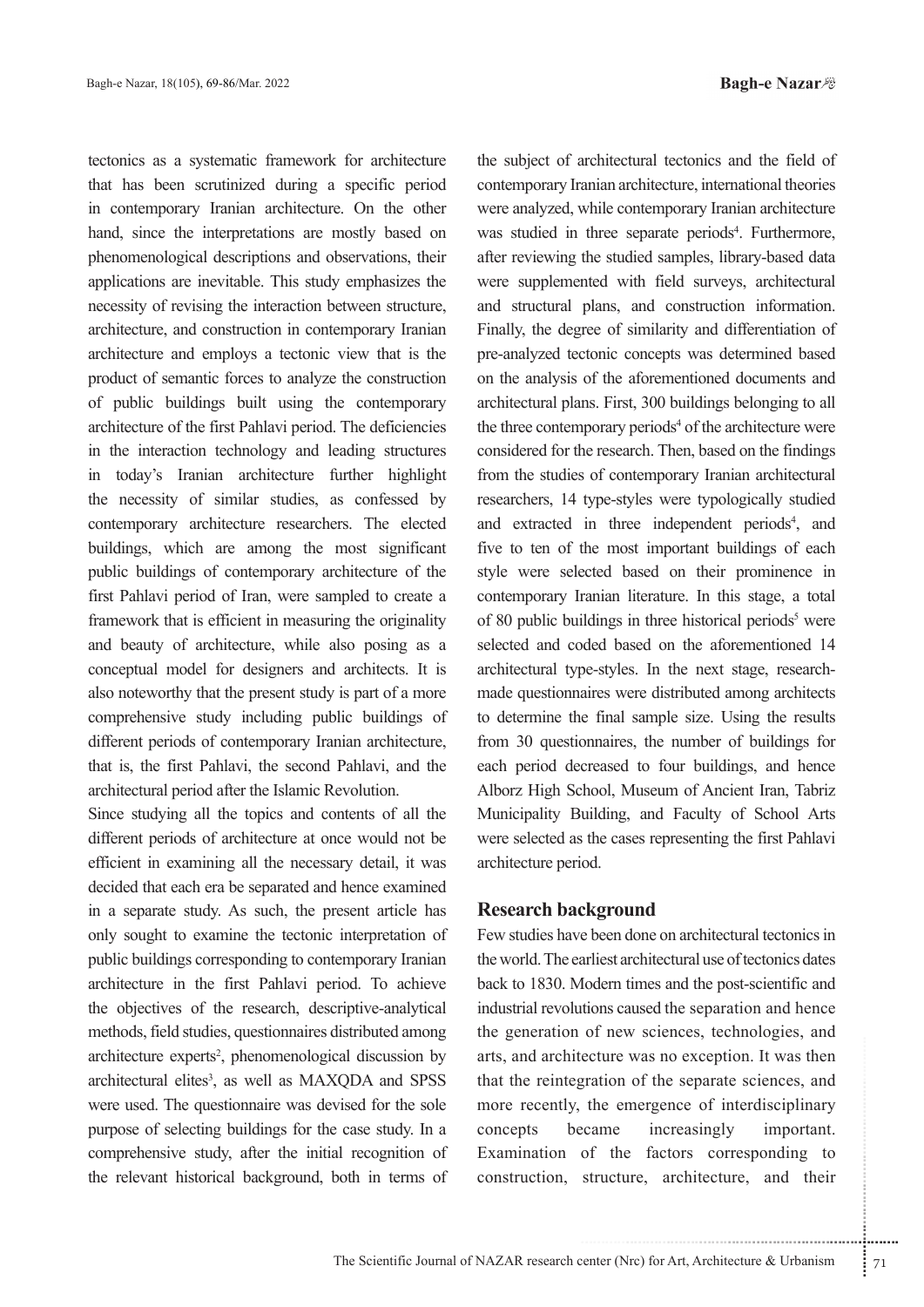integration, along with the historical study of the tectonic concept of architecture, can be traced back to the mid-nineteen century. Professor Angus McDonald is a researcher and lecturer in architecture in the fields of architectural structure, cultural landscape design, and architectural history. McDonald describes six broad categories of diverse relationships between structure and architecture, namely  $(1)$  Structure decoration,  $(2)$ Structure as decoration, (3) Structure as architecture, (4) Structure as the generator of form,  $(5)$  Accepted structure, (6) Ignored structure (McDonald, 2004,  $87$ ). Schwartz  $(2017)$  sought to examine and describe tectonics in architecture (Schwartz, 2017, 24). Balinski  $\&$  Januszkiewicz (2016) further examined digital tectonic design as a new approach in architectural design. Moreover, Beim  $(2013)$  explored the notion of tectonic thinking as it applied to contemporary architecture and urban planning. A plethora of studies has been conducted in this field, namely Schumacher  $(2012)$ , Oxman  $(2010)$  Dickson & Parker  $(2015)$ , Schmidt  $(2007)$ , and Frampton  $(1990)$ . The concept of tectonics is also one of the most understudied architectural concepts, the references for which are few and far between, especially in our country, Iran. In the field of contemporary architecture, several types of research have been conducted, most of which are arguably in no correlation with Architectural tectonics, including (Kabir Saber, 2015; Ghobadian, 2015; Nari Qomi, 2015; Tashakori & Tedli ,2016; Ansari 2016; Khalilikho, 2004; Habibi, 2016; Saremi, 1991; E'tesam, 1996; Samiei, 1995; Kiani, 1993; Bavar, 2009; Pakdaman, 1997; Bani Massoud , 2009; Diba, 2001).

Furthermore, Kiani  $(2013)$  examined the reasons influencing the changes in architecture and urban planning in the Pahlavi period as well as the dynamism of shifts towards modernity, archeology, and modernity Soheili and Diba  $(2010)$  conducted a comparative study to examine the impact of government systems on the nationalist currents of Iranian and Turkish architecture. Mashayekhi  $(2010)$  sought to evaluate the developments of the Qajar period and its role in the development of the school-building measures in southern Iran (Bushehr), analyzing in the process

the formation of new educational centers and their cultural developments from the beginning to the end of the first Pahlavi dynasty. Shirazi and Younesi  $(2011)$ examined the effect of nationalism as a political concept on the government buildings of the Pahlavi period, hence categorizing their features. Moreover, Ebrahimi and Eslami  $(2010)$  investigated globalization in art, architecture, and the role of identity in the transition phase (late Qajar and Pahlavi) from traditional to modern society and their effects.

## **Theoretical foundations**

# • The concept of architectural tectonics

The relationship between structure and construction in architecture has always been the concern of architects in recent centuries. In the past, this distinction was not prominent as in its modern sense. This relationship and the issues of boundaries and overlap of notions of construction, structure, and architecture are the direct consequence of the separation of specialties and disciplines caused by the rapid development of science and technology after the scientific and industrial revolutions. With the ever-increasing development of science and technology, many notions lost their semantic associations altogether or at least underwent shifts, hence shaping novel concepts instead (Schwartz,  $2017, 24$ ). Table 1 lists the concepts related to tectonics as they would apply to the current study.

### • Inference of indicators of tectonic approach

After examining the notion of tectonics and applying it to describe the tectonic criteria for each of the public buildings of contemporary architecture of the first Pahlavi period (Table  $2 \&$  Fig. 1) the desired indicators in each building were determined. These indicators were extracted from the descriptive observations and analysis of documents of selected buildings, which were in turn used for the analysis of tectonic readings of selected buildings.

# • The architecture of the first Pahlavi period

The significance of examining the notions and the formation of contemporary architecture in the first Pahlavi period is owing to the perceived assumption that this period is the beginning of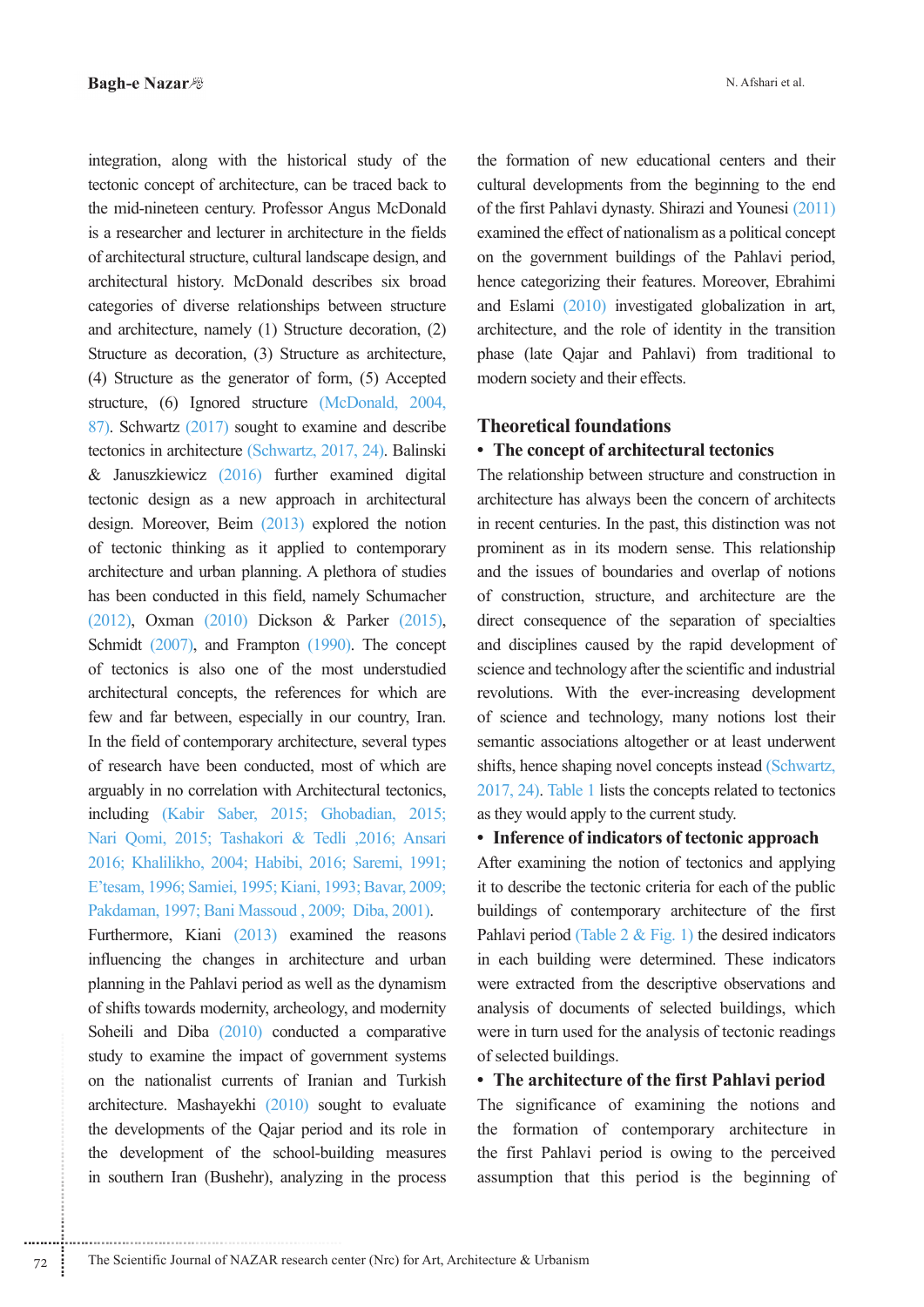| <b>Theorist</b>                   | Point of view                                                                                                                                                                                                                                                                                                                                                                                                                                                                                                                                                          |
|-----------------------------------|------------------------------------------------------------------------------------------------------------------------------------------------------------------------------------------------------------------------------------------------------------------------------------------------------------------------------------------------------------------------------------------------------------------------------------------------------------------------------------------------------------------------------------------------------------------------|
| Gottfried Semper (Semper, 1851)   | Consistency of materials and the architectural manifestation                                                                                                                                                                                                                                                                                                                                                                                                                                                                                                           |
| Kenneth Frampton (Frampton, 1990) | Alleviation of the physical needs of the building while expressing the deepest feelings;<br>Tectonics, the strict adherence of materials and structures to each other, and both to aesthetics                                                                                                                                                                                                                                                                                                                                                                          |
| Edward Sekler (Sekler, 1965)      | 1. Tectonics: transmission of thought and meaning; 2. The power of visual expression of the<br>structure through tectonics; 3. Tectonics is the emergence of forces related to the form of a<br>building; 4. Tectonics in the Greek Temple: Participation of the viewer's sense in seeing the<br>flow of forces in the structural elements; 5. Gothic Church: Tectonic participation with space<br>and light in transmitting transcendent meanings; 6. Tectonics in Isfahan Grand Mosque:<br>Demonstration of harmony and clarity of structural principles and details |
| Marco Frascari (Frascari, 1984)   | Detail is like a story that tells the story of its construction, place, and dimensions; Ability to<br>interpret construction through details; the active presence of details in the process of generating<br>semantic association                                                                                                                                                                                                                                                                                                                                      |
| Angus McDonald (McDonald, 2004)   | Tectonics: recognition of form by structural necessities; Tectonics in the Gothic Church:<br>Everything that is visible is a structure and hence has a technical justification; Tectonics<br>in the modern era: the acquisition of architecture from the parts that make up a building;<br>Modern tectonics: is the source of visual expression and appearance of structural structure;<br>Tectonics: the fusion of art and science in architecture; Construction issue and environmental<br>considerations                                                            |

Table 1. Definitions of tectonics according to various theorists. Source: Authors.

shifts and developments towards modernism in the contemporary period. It seems that the beginning of this period coincides with a great historical break in the field of architecture in terms of semantics, form, and construction techniques, the traces of which are still evident in our architecture today. Habibi (2016,  $\vert$  15) argues that the development in this era is rather exogenous, that is, the livelihood of the society is based on the rotation of goods, capital, and the resulting commercial relations, hence transforming from a productive society to a service-based society and then a consumption-based one. Also, the connection of traditional architects with the valuable resources of Iranian architecture and their subsequent configuration in the modern realms of architecture and urban planning led to a remarkable integration in the architectural style of this period. Public buildings of the first Pahlavi period in various streets of Tehran such as Saadi and Lalehzar, Jomhouri, Amirieh, Kakh, and the like, which were formed in the late Qajar and early Pahlavi period, are often perceived as the last genuine endeavors of the traditional generation of devoted architects to create a favorable atmosphere complemented with cultural consistency and wise integration (Kiani, 2014, 217).

## **method Research**

This research was conducted using library archives,

searchers, 14 type-styles were derived<br>to three independent periods, among<br>en of the most important buildings of<br>e selected based on their prominence<br>prary Iranian literature. At this stage, a<br>ic buildings in three histori field surveys, questionnaires distributed among architectural experts, and phenomenological descriptions by architectural elites. Moreover, MAXQDA was employed for the research. Since the study used a mixed approach, the structure of research can be divided into several stages. In the first stage, the basic concepts in the field of tectonics, the architecture of the first Pahlavi period, and also dimensions (conceptual and physical dimension) and criteria (structure, architecture, facilities, relation to environment, details, and materials) of architecture was extracted and explained. The second stage pertained to determining, analyzing, and studying the tectonic dimensions of study samples, purposively selected from a pool of public buildings of contemporary Iranian architecture in recent years. As mentioned in the introduction, 300 contemporary Iranian architectural buildings in three separate eras<sup>4</sup>, namely the first Pahlavi, the second Pahlavi, and the period after the Islamic Revolution were studied and analyzed in a comprehensive study. Then, using the findings from various studies by contemporary Iranian architectural researchers, 14 type-styles were derived corresponding to three independent periods, among which five to ten of the most important buildings of each style were selected based on their prominence in the contemporary Iranian literature. At this stage, a total of 80 public buildings in three historical periods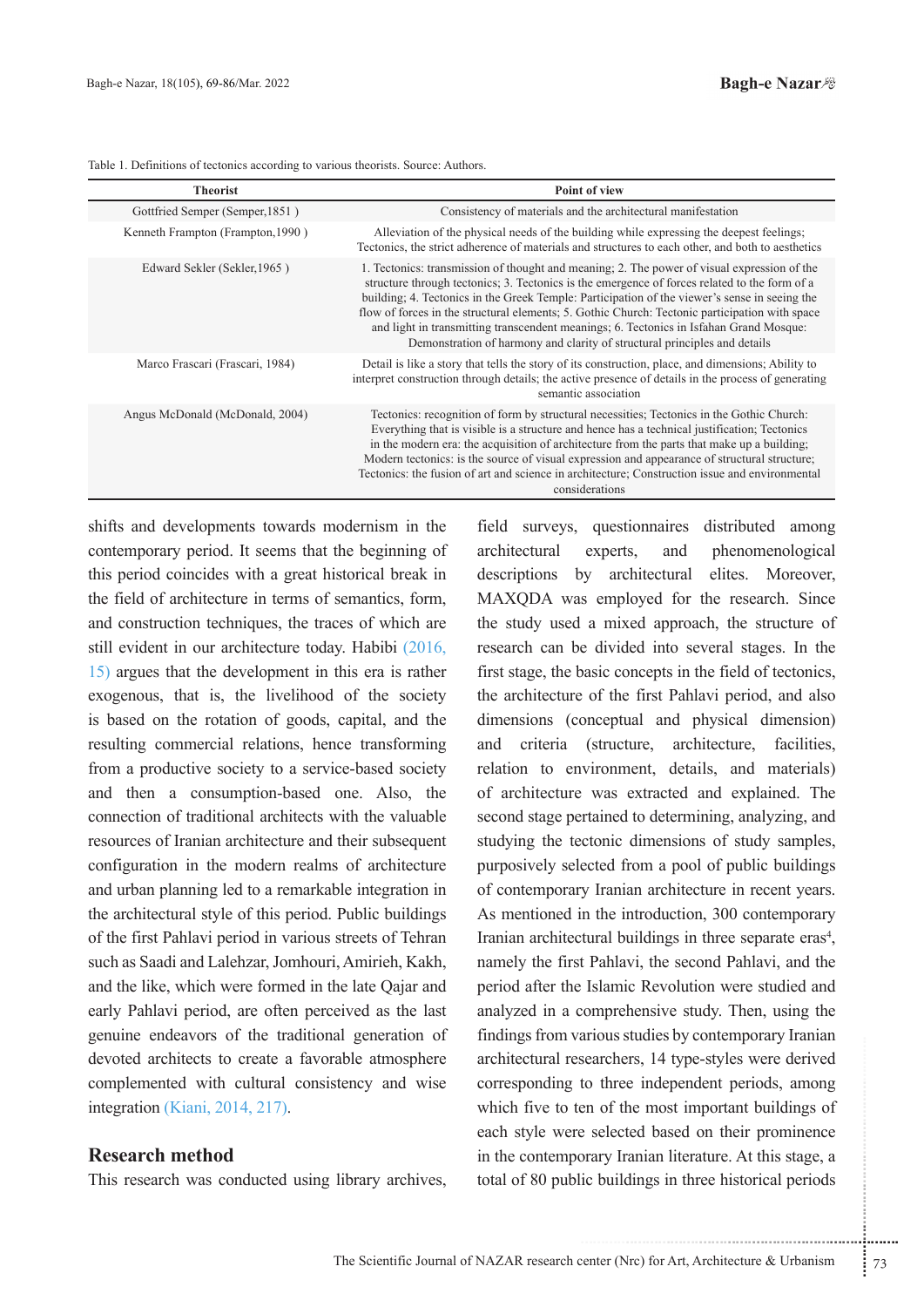|            | <b>Tectonic index</b>                                                                      |                                            |                                                                         |                                                                                                                                                            |  |  |
|------------|--------------------------------------------------------------------------------------------|--------------------------------------------|-------------------------------------------------------------------------|------------------------------------------------------------------------------------------------------------------------------------------------------------|--|--|
| <b>Row</b> | <b>Structural orientation</b>                                                              | Climatic environmental<br>orientation      | <b>Materials orientation</b>                                            | <b>Utilities orientation</b>                                                                                                                               |  |  |
|            | The role of structural<br>elements (beams, columns,<br>slabs, etc.) in organizing<br>space | Compliance of form with<br>the environment | The role of details in<br>inducing the whole<br>meaning of architecture | Integration of artificial<br>lighting and other electrical<br>elements with the geometry<br>and architectural expression<br>of the building                |  |  |
|            | Compatibility of structural<br>elements with the spatial<br>geometry                       | Compliance of form with<br>the climate     | Consistency of materials<br>with the spirit of the<br>architecture      | Striking a balance between<br>heating and cooling<br>elements such as ducts and<br>equipment visible with the<br>form, geometry, and space<br>organization |  |  |
|            | Maintaining the visual<br>stability of the whole<br>building form in the viewer            |                                            | Consistency of materials<br>with the structure                          |                                                                                                                                                            |  |  |
|            |                                                                                            |                                            | Aesthetics                                                              |                                                                                                                                                            |  |  |

Table 2. Tectonic indicators in the analysis of selected contemporary architectural buildings of the first Pahlavi period. Source: Authors.



Fig. 1. Conceptual framework extracted from the relevant literature, dimensions, and criteria of tectonics in architecture for reading the buildings studied by architectural elites. Source: Authors

were selected and coded based on the 14 type-styles. In the next stage, research-made questionnaires were distributed among architects to determine the final sample size. Using the results from 30 questionnaires, the number of buildings for each period decreased to four buildings, which were selected using purposive sampling<sup>5</sup>, following the analysis and prioritization of significance (Razavi, Akbari, Jafarzadeh & Zali,  $2013$ ,  $234$ ). To ensure their content validity, the questionnaires were offered to several architectural experts in a pilot run for final control and correction. Furthermore, SPSS was used to analyze the data generated in this stage and the reliability of the questionnaire questions was calculated using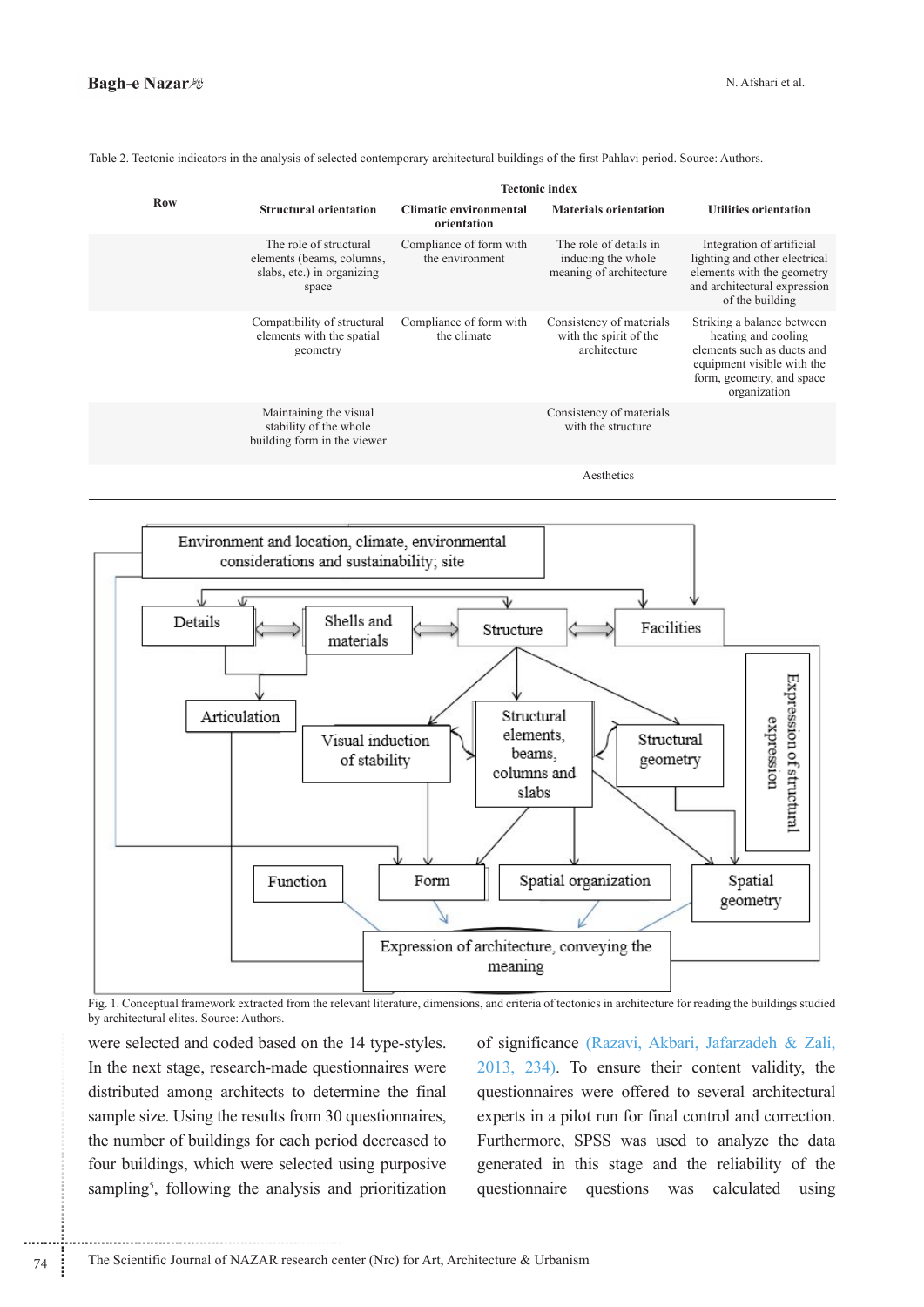Cronbach's alpha<sup>6</sup>, which was determined to be 0.89. Due to the fluctuations, Cronbach's alpha was  $0/8 < \alpha < 0/9$ , indicating high internal consistency. In the third stage, the documents of selected buildings were provided to the architectural elites for further observation and phenomenological-based descriptions, the results of which were inputted and hence analyzed by MAXQDA software.

Table 2 presents the general stages as well as the methods used therein. The architectural experts and elites were responsible for the selection and ranking of buildings and also the use of the phenomenological method in this research, as they would require participants who are experienced at analyzing the corresponding phenomenon and can employ their knowledge to minimize the possible errors and mistakes, as they may occur in any area related to the validity of the research. As such, in-depth and long interviews, intended to derive phenomenological descriptions, were conducted with each of the panel members. After attaining 4 buildings from the first Pahlavi period through the information offered by the experts, 165 pages of extensive documents, including plans, and detailed images of the interiors and exteriors, were collected from various sources for the tectonic reading of the selected buildings, which were then offered to the aforementioned panel of elites for organized, description-based phenomenology for quantitative and qualitative designs. Furthermore, even though the building were carefully evaluated at the sample selection stage, most of the buildings were previously visited by the panel, some members of which were even in close contact with the building, hence confirming the reliability of the observation tool. Regarding how the experts were selected, it is noteworthy that experts are professionals who, according to the definitions based on the Delphi method, have at least four characteristics of knowledge, experience in the subject, willingness, and sufficient time to participate in the survey. Consequently, according to these criteria, architecture graduates with at least a master's degree who have the necessary experience and knowledge, as

well as sufficient desire and time to participate in the survey were included in the research. At first, various categories and dimensions of architectural tectonics were explained to the elites, then the selected documents were observed and described by them, but since the observations were mostly based on the analysis of documents, images, and the resulting phenomenology, architects with different specializations related to the extracted dimensions of architectural tectonics were used as observers to improve the quality of analysis. It should be noted that the reliability of the observer is a necessary condition, but it is not sufficient for obtaining reliable observational data. Given the triangulation and inference, and the elimination of minor errors (often in the climatic dimension), the conflict of description codes was minimized (observer agreement reliability). Moreover, open, axial, and selective coding methods were employed to input the data obtained from the description to MAXQDA, based on which the diagrams of each building were extracted separately. In this research, four main tectonic indicators, namely structure (McDonald  $2004$ , 15), articulation, relationship with the environment, and space poetry (Rezakhani, 2014, 103) were examined. In general, both theoretical and practical studies were employed and considered in the present research. Regarding the theoretical phase, the examinations were performed mostly using descriptive-analytical methods and, in necessary cases, the corresponding components and criteria regarding the first Pahlavi period of contemporary Iranian architecture were extracted from retrospective studies. Library and internet resources (in forms of print, digital and online sources) were used for collecting and extracting information. Tables  $3$  and  $4$  as well as Fig. 2 show the details of the research method.

### *<u>Discussion</u>* and findings

..................................................................... ....... ........ ........... ...... ....... ........ .......... ........... Following the introduction of the theoretical foundations of research, the findings and results obtained during theoretical and field studies are discussed here. As such, by analyzing and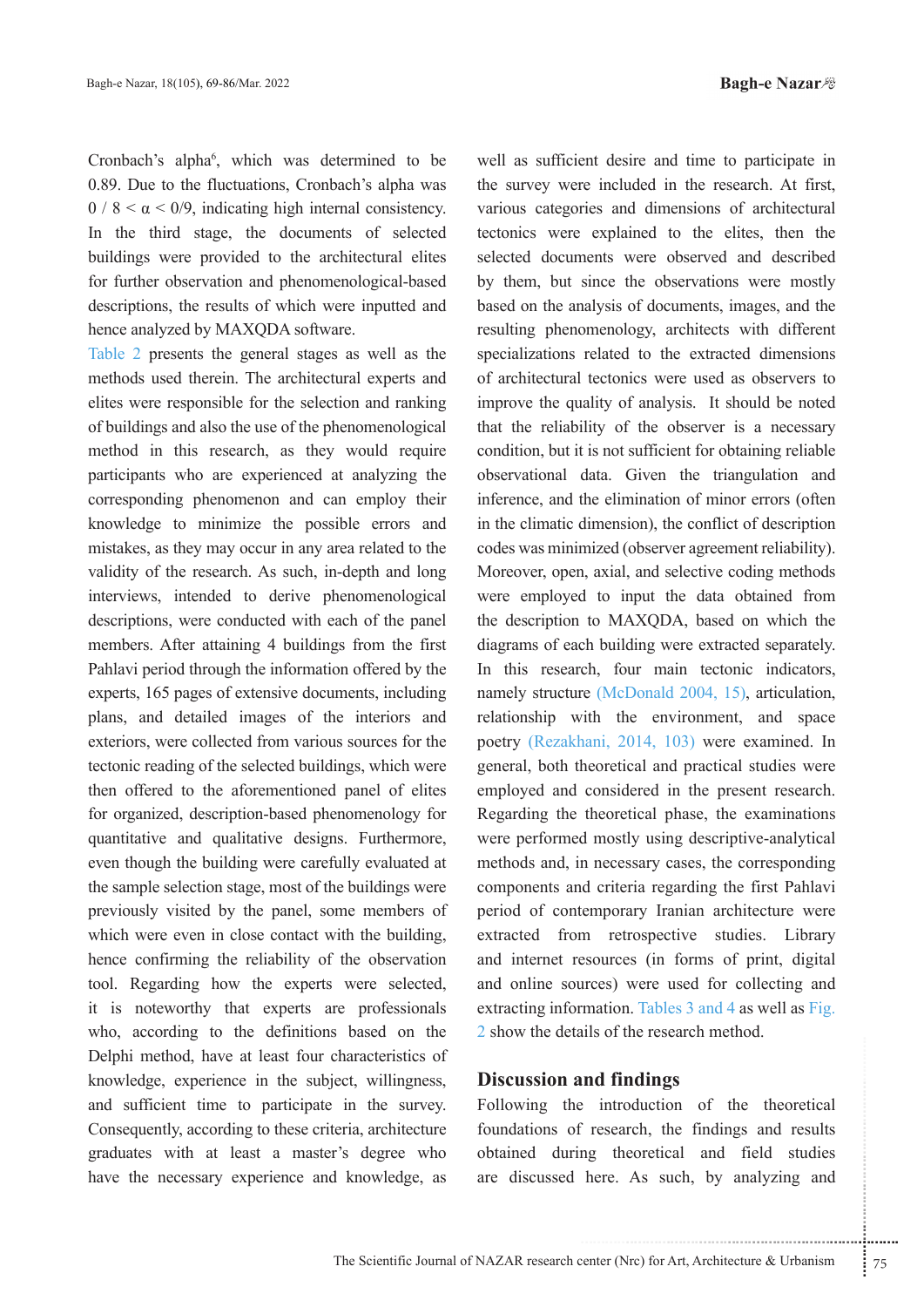summarizing the studies of contemporary Iranian architectural researchers, 4 type-styles (meaning the type of style, ie typology based on the styles of this period) related to the contemporary Pahlavi architecture were extracted, the most important buildings of each of which were then determined based on their prominence within the contemporary Iranian architectural literature. Regarding the architecture of the first Pahlavi period, 20 buildings were initially selected from contemporary public buildings, from which the final buildings for tectonic reading were selected through a questionnaire that was distributed among architectural experts. To ensure the validity of the research method, the questionnaire was given to several experts to be tested and, if required, corrected. Finally, according to Table 3, the researcher-made questionnaire was administered among 30 architectural experts, based on the results of which 4 of the more prominent architectural buildings were selected for further examination and analysis. The aforementioned buildings are then studied from the perspective

| of architectural tectonic interpretation, the           |  |  |  |  |  |  |
|---------------------------------------------------------|--|--|--|--|--|--|
| results of which are presented along with related       |  |  |  |  |  |  |
| descriptions in Figs. 3-6. To interpret the tectonic    |  |  |  |  |  |  |
| phenomenology of the buildings, the panel of            |  |  |  |  |  |  |
| literature examined the tectonic axes derived from      |  |  |  |  |  |  |
| the subject literature according to Fig. 1 in each      |  |  |  |  |  |  |
| building. As such, some of the buildings were           |  |  |  |  |  |  |
| in a desirable state in all the dimensions, while       |  |  |  |  |  |  |
| some performed poorly in some dimensions.               |  |  |  |  |  |  |
| Consequently, the results obtained from in-depth        |  |  |  |  |  |  |
| interviews, phenomenological descriptions,              |  |  |  |  |  |  |
| and other documents were inputted and coded             |  |  |  |  |  |  |
| (selective, open, axial) in MAXQDA software, and        |  |  |  |  |  |  |
| the outputs are presented in Figs. 3-6. The ranking     |  |  |  |  |  |  |
| of the 4 selected buildings among all the buildings     |  |  |  |  |  |  |
| examined by architectural experts is determined by      |  |  |  |  |  |  |
| considering the maximum average value in each           |  |  |  |  |  |  |
| period (Table 5). As it is clear, the axes and criteria |  |  |  |  |  |  |
| studied in the tectonic reading of each building        |  |  |  |  |  |  |
| were different from the other buildings given the       |  |  |  |  |  |  |
| differences in rankings. Finally, according to the      |  |  |  |  |  |  |
| results obtained in this section, the necessary and     |  |  |  |  |  |  |

| <b>Generalities of research methods</b> | <b>Titles</b>                            |
|-----------------------------------------|------------------------------------------|
| Research approach                       | Qualitative-quantitative (mixed methods) |
| Research objective                      | Generation of hypotheses                 |
| Research paradigm                       | Naturalist                               |
| Research method                         | Mixed method                             |
| Research type                           | Applied-development                      |

#### Table 4. Research Stages. Source: Authors.

| <b>Research steps</b>                                                      | <b>Research methodology</b>                           | <b>Collecting information</b><br>method                                          | <b>Analytical method</b>                                                 | <b>Description</b>                        |
|----------------------------------------------------------------------------|-------------------------------------------------------|----------------------------------------------------------------------------------|--------------------------------------------------------------------------|-------------------------------------------|
| Investigating the concept<br>of tectonic from theorists                    | Interpretive-historical and<br>descriptive-analytical | Library                                                                          | Summary, categorization,<br>and conclusion based on<br>logical reasoning | Mixed method                              |
| Determining the<br>dimensions and criteria of<br>tectonics in architecture | Descriptive and analytical                            | Library                                                                          | Summary, categorization,<br>and conclusion based on<br>logical reasoning | Feedback from<br>experts                  |
| The architecture of<br>contemporary Iranian<br>public buildings            | Descriptive and analytical                            | Library                                                                          | Summary, categorization,<br>and conclusion based on<br>logical reasoning |                                           |
| Sample size design                                                         | Mixed (typology and<br>survey)                        | Document analysis-<br>questionnaire                                              | Induction method - Likert<br>scale (based on purposeful<br>floor plan)   | Expert opinion2                           |
| Analysis, evaluation, and<br>reading of case studies                       | Documentary-<br>phenomenological analysis             | Field study-descriptive<br>observation of elites -<br>documentary interpretation | Open, central, and selective<br>coding, analysis with<br>MAXODA software | Triangulation data<br>gathering technique |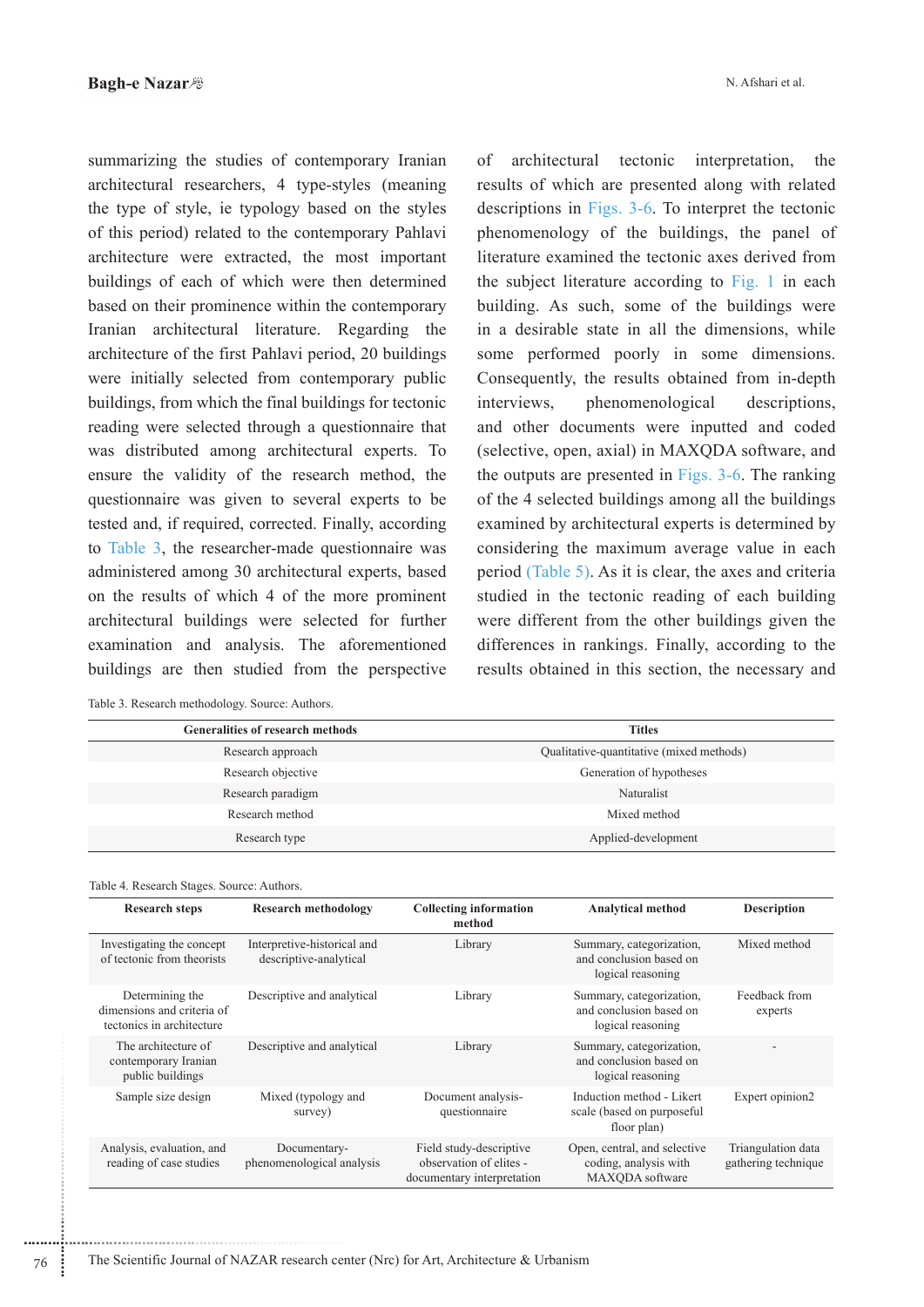

Fig. 2. Research stages. Source: Authors.

basic criteria in the tectonic reading of the building are given.

# style architecture: Alborz High School **Traditionalist architecture and Tehran-**

Alborz High School (under the supervision of the Ministry of Education) was built for educational uses in an 8700 square meter land on three floors (one basement and two floors on the ground) with brick bearing wall structures was built in 1924. It is located in Alborz Street, Enghelab Avenue. The premises are collectively built in a mixed design of rectangular cubes in a linear structure with a maximum height of two floors. Moreover, it employs various features like the use of bricks as the main

and decorative materials, geometric divisions of the openings, and exhibiting differences between the height of the entrance and the dome located in the center. Fig. 3 illustrates the tectonic reading analysis of this building.

# • National Architecture (Archaism in **Architecture**): Museum of Ancient Iran

934 for the National Moniments<br>
f Iran (Ministry of Education) in<br>
eters of land with three floors (one<br>
wo floors on the ground). It is located<br>
et, Imam Khomeini Square, Tehran.<br>
designed on three floors, the entrance<br>
i The Museum of Ancient Iran was built for cultural purposes in 1934 for the National Monuments Association of Iran (Ministry of Education) in 8400 square meters of land with three floors (one basement and two floors on the ground). It is located at 30 Tir Street, Imam Khomeini Square, Tehran. The building is designed on three floors, the entrance of the museum is inspired by a large Sassanid arch,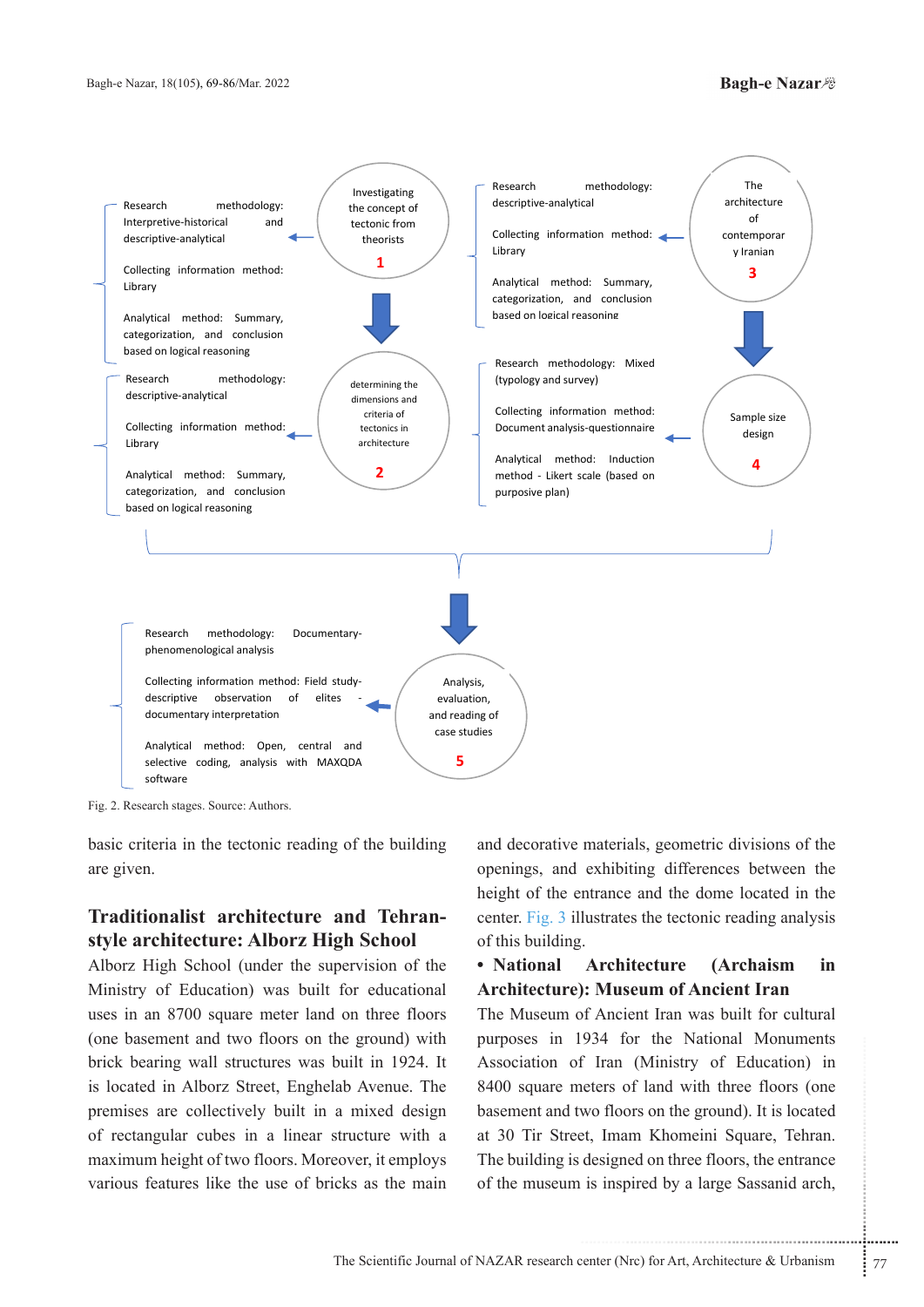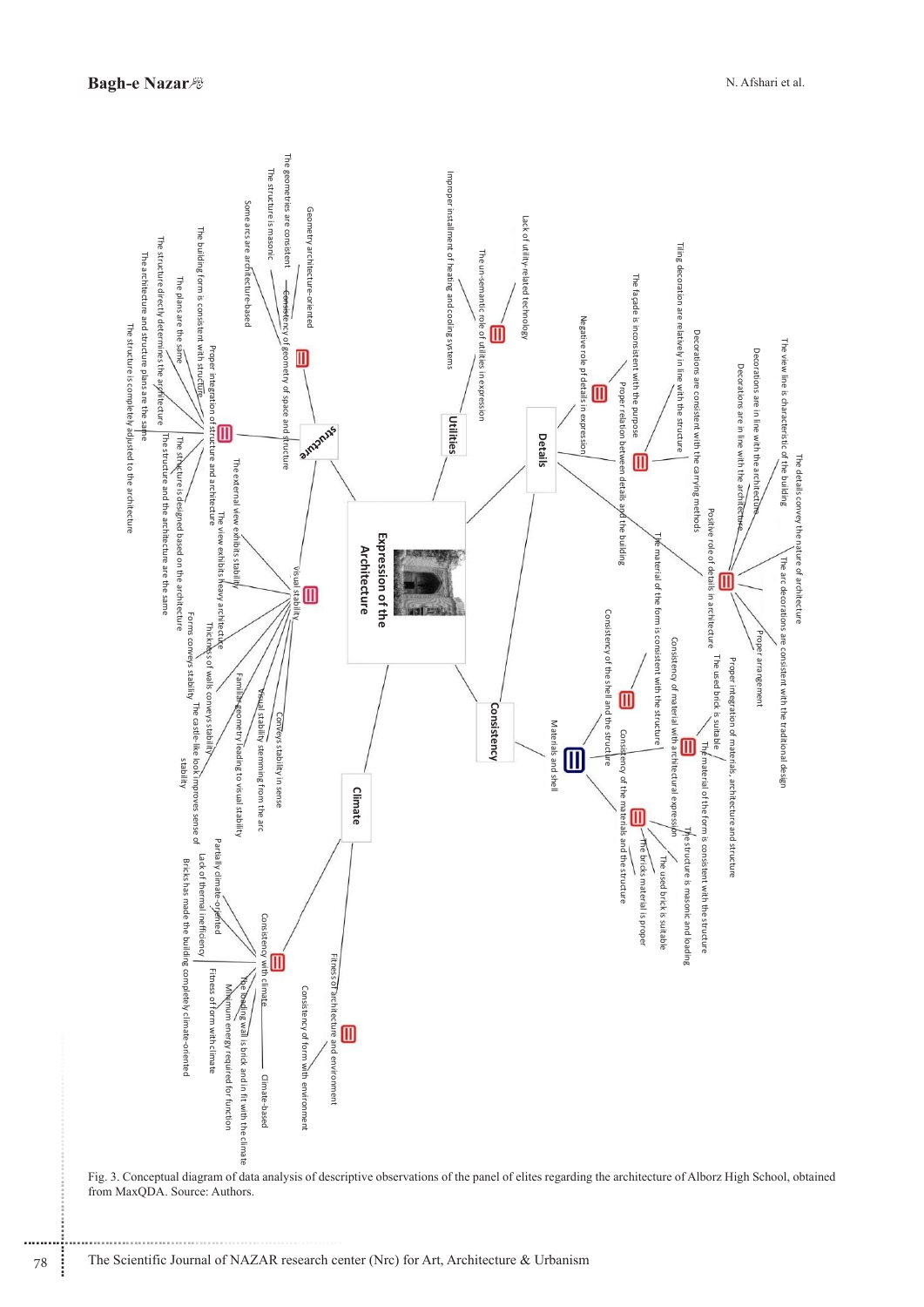| <b>Selected building</b>     | Mean | <b>Mean deviation</b> | Median | <b>SD</b> | <b>Variance</b> |
|------------------------------|------|-----------------------|--------|-----------|-----------------|
| Alborz high school           | 7.27 | 0.5412                |        | 2.91      | 8.49            |
| National Museum of Iran      | 8.44 | 0.3495                |        | 1.88      | 3.54            |
| Department of Fine Arts      | 8.06 | 1.77                  |        | 1.77      | 3.13            |
| Tabriz Municipality Building | 7.10 | 2.127                 |        | 2.127     | 4 52            |

Table 5. Descriptive statistics regarding the 4 selected buildings obtained from a questionnaire and statistical analysis. Source: Authors.

as the red brickwork of the walls, thick rafters, the central courtyard, its distinct spatial hierarchy, the multifaceted view of the building, geometric shapes and proportions, all were meant to reflect an archaist, magnificent building. Fig. 4 illustrates the tectonic reading analysis of this building

# **• Modern Architecture, International Style: School of Fine Arts**

The School of Fine Arts for the Ministry of Science, Research and Technology, later the Ministry of Culture and Arts, was built with educational purposes in a 19850 square meters land in three to seven floors - variable with a system of concrete structures 1941 and went in operation 1949 under the supervision of the Ministry of Science, Research and Technology (University of Tehran). This building is located at the very site of the University of Tehran. Its campus is made up of eight building blocks that exhibit a combination of rectangular cubes, connected by a covered corridor along the longitudinal axis of the university. Owing to the slope of the ground, there is a difference in levels between the buildings, the length, and inaccessibility of which is alleviated by devising a plethora of stairs in the connecting corridors. Fig. 5 illustrates the tectonic reading analysis diagram of this building.

• Neoclassical Architecture: Tabriz Municipality Tabriz Municipality building was built for administrative purposes in a land of 7000 square meters in three floors (one basement and two floors on the ground) and a five-story tower with reinforced concrete structures system in 1935 and was put into operation in 1939. It is located in the southwest of Shahrdari Square, in the central part of Tabriz. The land has consisted of several polygons that are nevertheless in harmony with the surrounding passages and have no natural features. The premises are a combination of rectangular cubes, and a tall tower is located at the intersection of its two wings. It was primarily intended to create a space for the establishment of one of the new institutions and to represent an urban symbol. Fig. 6 illustrates the tectonic reading analysis of this building.

# Analysis of tectonic reading of architecture in four public buildings of the first Pahlavi **period**

The analysis of the sample buildings of this research indicates that the Alborz High School building takes advantage of a traditionalist architecture, which can easily be traced back to the Qajar period and has not yet completely severed its connection with past Iranian architecture. As such, it has a relatively complete overlap with tectonic dimensions in the axis of structure and articulation.

notation, and since it is still at the very<br>s path, there is seemingly no complete<br>the expression of architecture, but the<br>f local and foreign architects has led to<br>idesirable articulations, especially in its<br>n, which is f Since this type of structured formation and architecture are intertwined in the process, the structure can be considered as the organizer of space and hence the generator of form. Articulation is often perceived to reflect eloquence and honest expression, and in the corresponding style-type of the building, articulation has been properly observed both at a macro level, at the micro aspect, and also in terms of semantic association. In the so-called national style architecture, exhibited in the Museum of Ancient Iran, new structures (concrete skeletons) are introduced to the realm of national construction, and since it is still at the very beginning of this path, there is seemingly no complete harmony with the expression of architecture, but the craftsmanship of local and foreign architects has led to the formation of desirable articulations, especially in its micro dimension, which is further highlighted by the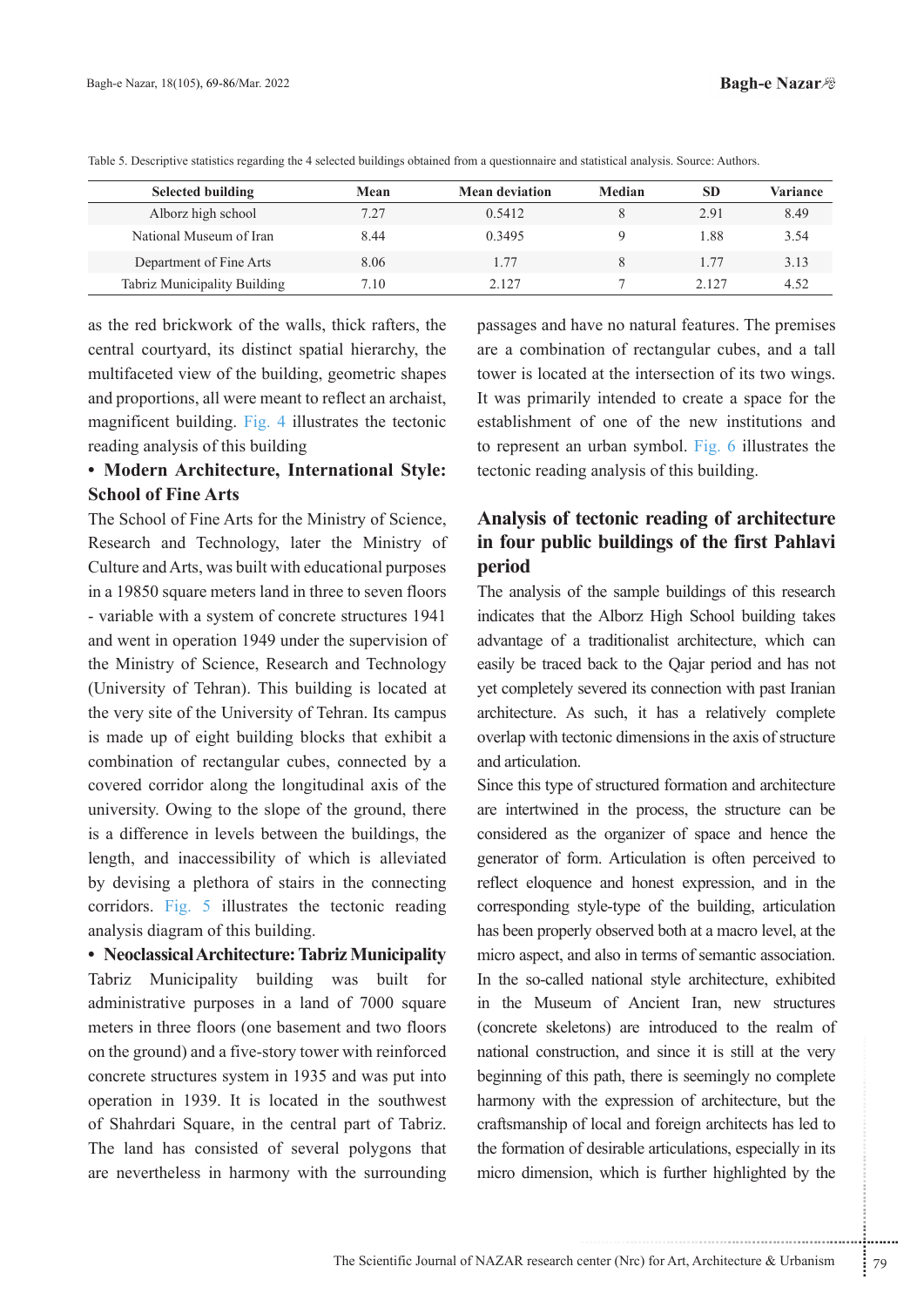

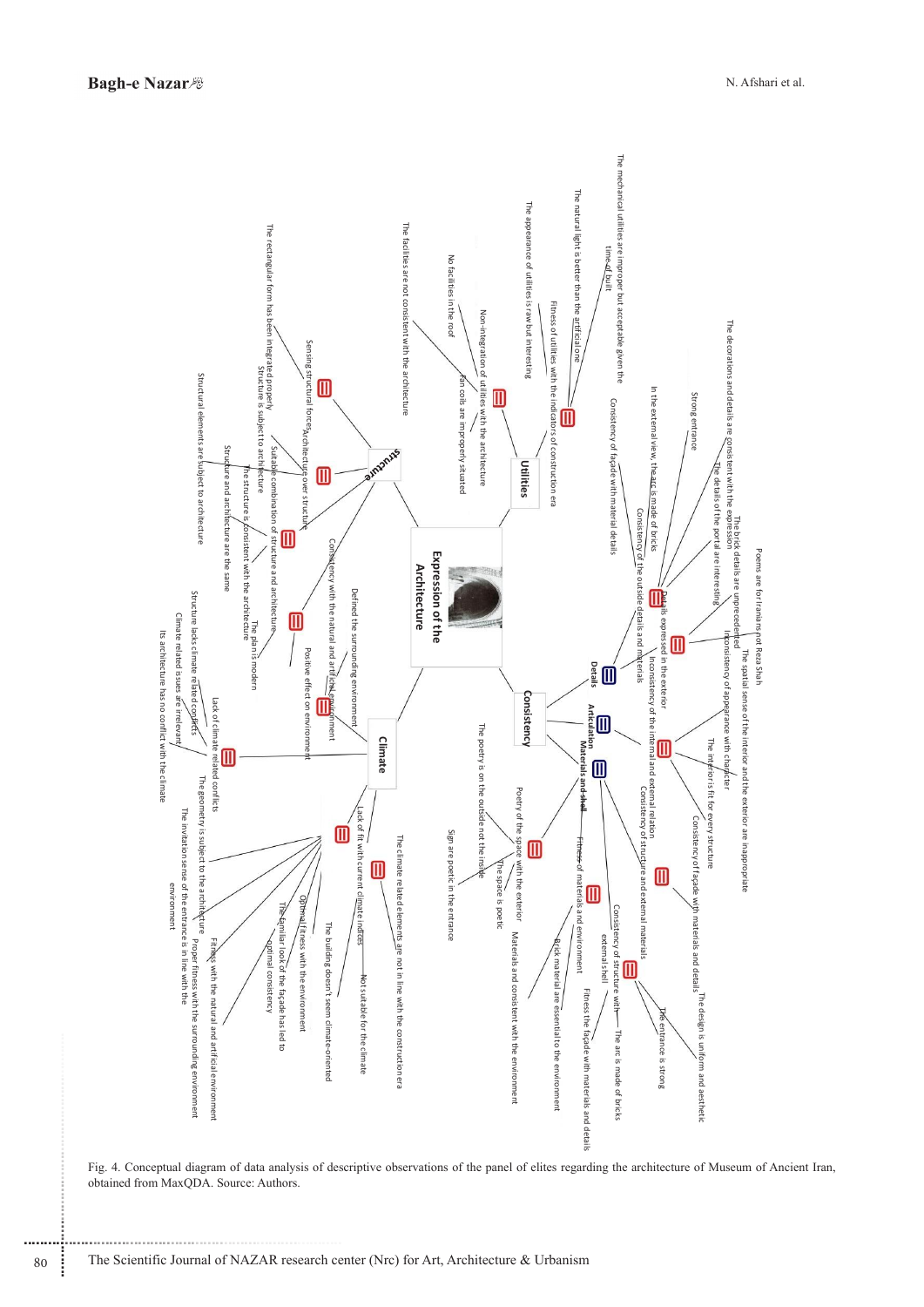

Fig. 5. Conceptual diagram of data analysis of descriptive observations of the panel of elites regarding the School of Fine Arts, obtained from MaxQDA. Source: Authors.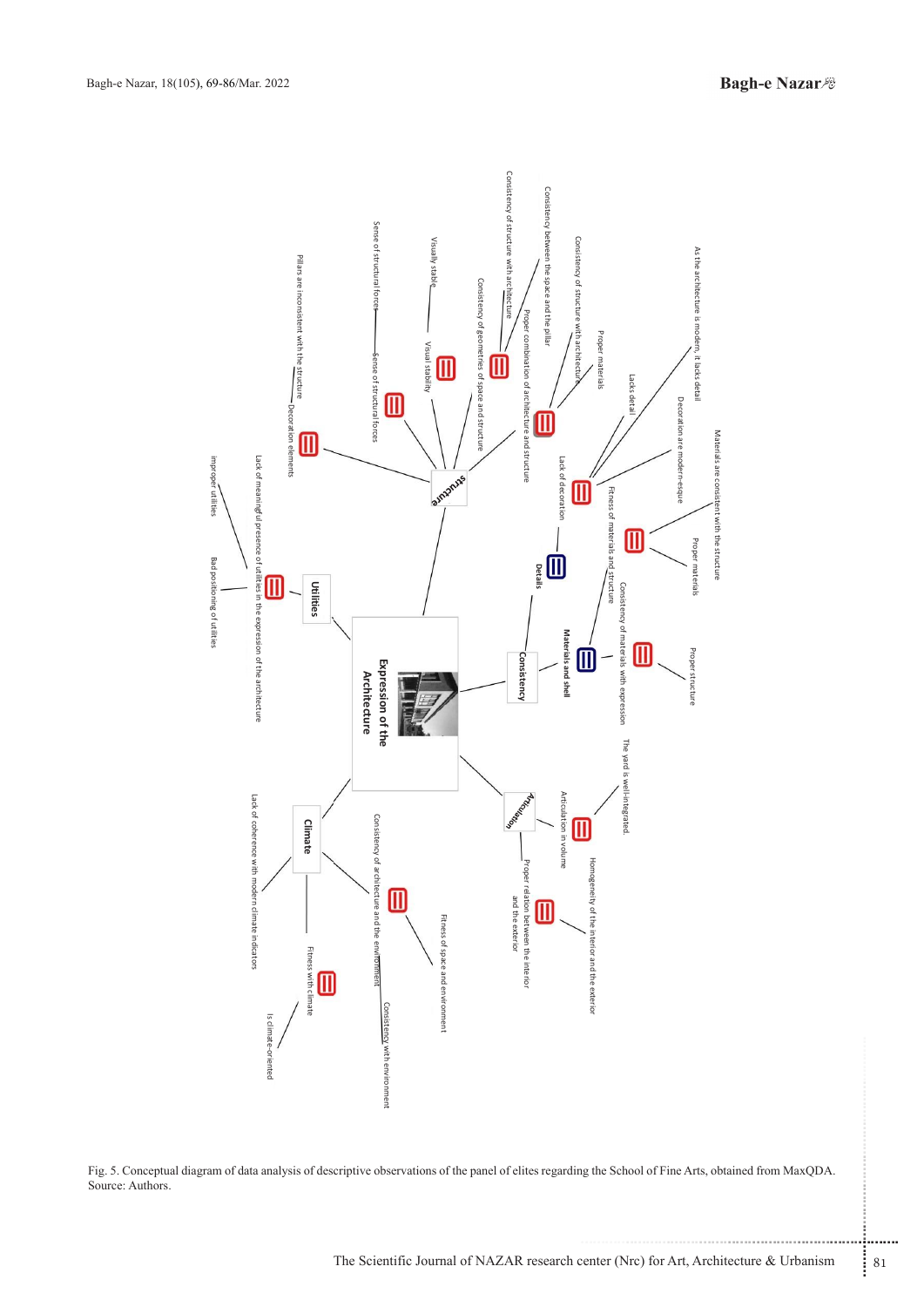

Fig. 6. Conceptual diagram of data analysis of descriptive observations of the panel of elites regarding the Tabriz Municipality, obtained from MaxQDA. Source: Authors.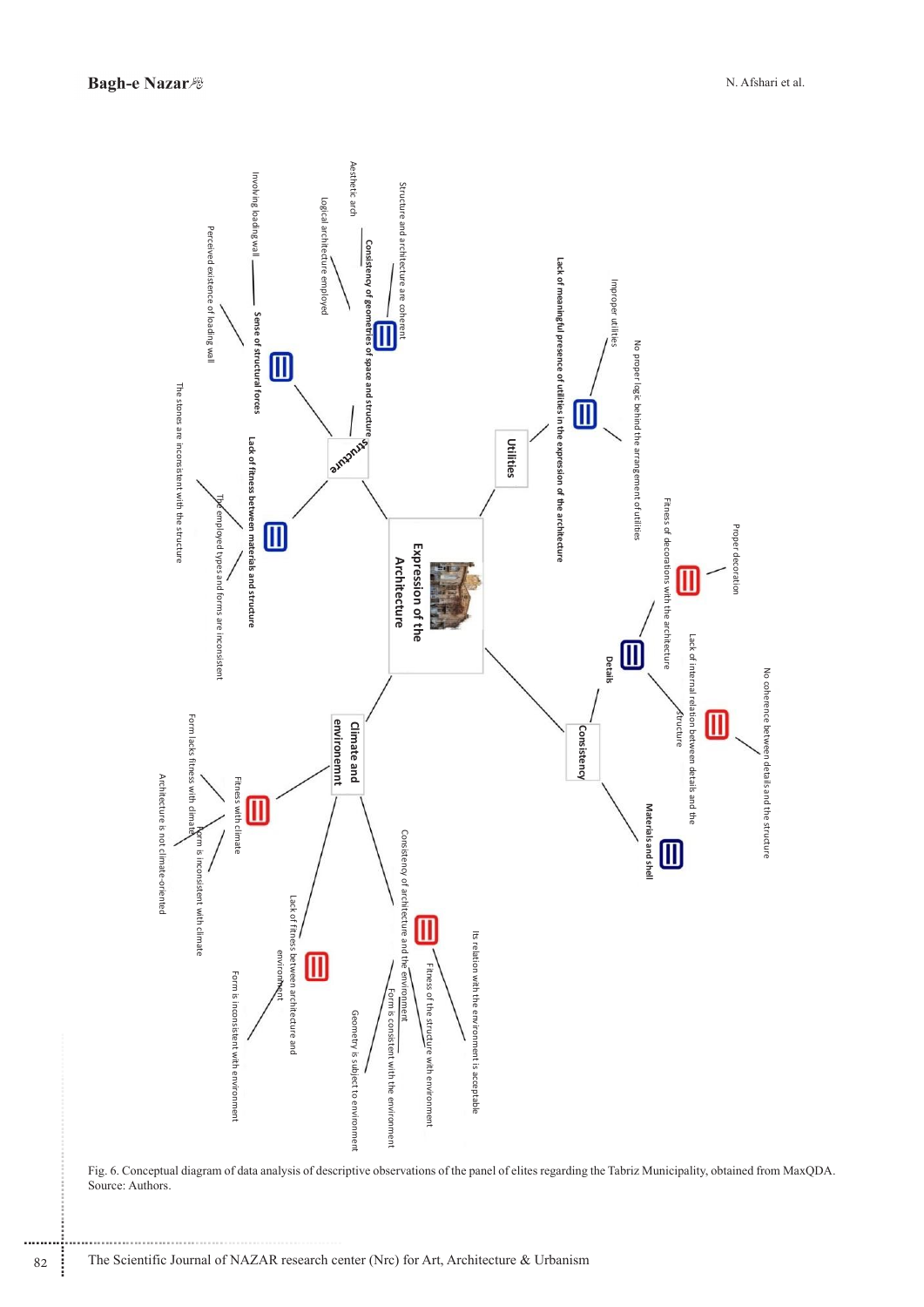special brickwork of the Museum of Ancient Iran, as the virtuoso use of brick materials has resulted in a favorable relationship with the surrounding artificial environment. One of the most prominent distinctions of modern and international style architecture, as reflected in the building of the School of Fine Arts is the separation of the structure from the shell, as the bearing wall can be called frame tectonics according previous methods that were created based on the loadto the tectonic, stereotonical and shell-separated structures, although in the neoclassicist style in Tabriz Municipality building, the structure has not yet been completely separated from the architectural shell. Also, the results from this study indicate that architectural materials, in addition to having a favorable combination with each other, themselves exhibit a consistent pattern with the overall expression articulation components in terms of tectonic reading. of architecture, and are in full compliance with micro-Moreover, it seems that the designers were not indulged in climate-related concerns in this building, which, can be considered acceptable in this regard, given the time of construction of this building. It seems that the building of Alborz High School is in line with the traditionalist style of architecture in the first Pahlavi period in terms of tectonic dimensions. Furthermore,

the Tabriz Municipality building, with its distinct neoclassical design, exhibits far fewer tectonic features than its roots in classical architecture. Nevertheless, in all these four buildings, the tectonic dimension of the structure is highly prominent in terms of creating a spatial organization, its role in determining the form, and inducing visual stability. Also, regarding the building of the School of Fine Arts, modern designs were employed to shape the more international side of the architecture of the first Pahlavi period and for the Alborz High School building, a plethora of traditionalist decorations was devised for the building, hence exalting the traditional style of the first Pahlavi architecture. Fig.  $7$  illustrates the results of the analysis of main tectonic features (articulation, structure, space poetry) derived from various stages and methods. The final results of this reading are also given in Table 6.

## **Conclusion**

The purpose of this study was to examine the architectural readability of the buildings of the first Pahlavi period, namely, Alborz High School, Museum of Ancient Iran, Faculty of Fine Arts, Tabriz Municipality Building, from a tectonic perspective. The research employed analytical-descriptive methods, field studies, questionnaires and MaxQDA, and



Fig. 7. The modified conceptual framework, dimensions, and tectonic criteria in architecture, based on the reading outcomes on target buildings acquired by the architectural elites; according to the criteria which are more applicable to today's Iranian architecture. Source: Authors.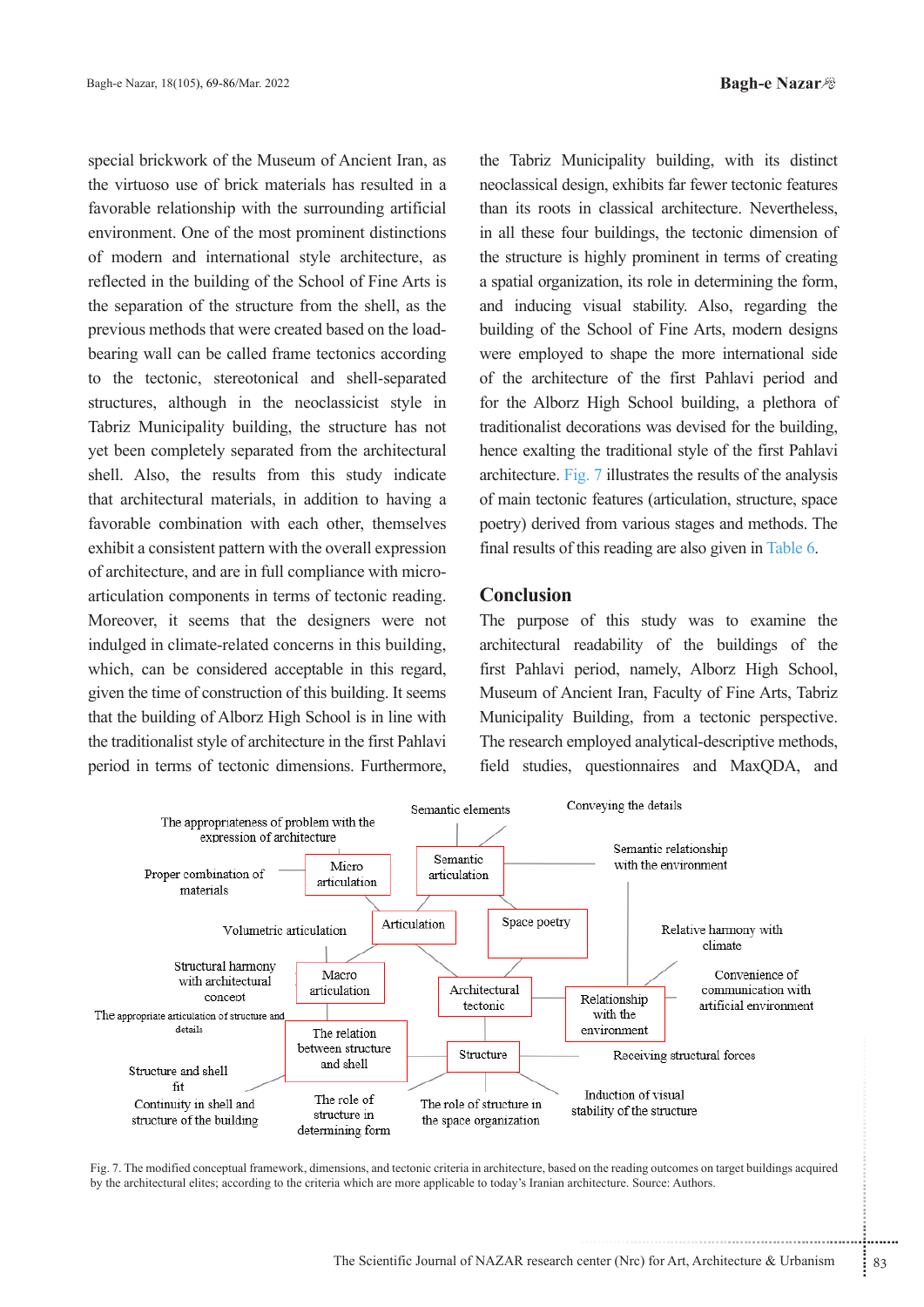Table 6. Results of the tectonic reading of the sample buildings. Source: Authors.

| Structure<br>The selected building<br>Type of structure<br>The structure plays a role in the<br>organization of space                          |                                                                       | Architectural style                                                 | <b>Traditionalist</b><br>architecture and<br>Tehran-style<br>architecture | <b>National</b><br>architecture           | <b>International</b><br>style | Neo-classism |
|------------------------------------------------------------------------------------------------------------------------------------------------|-----------------------------------------------------------------------|---------------------------------------------------------------------|---------------------------------------------------------------------------|-------------------------------------------|-------------------------------|--------------|
| The structure plays a role in<br>determining the form<br>The structure induces visual stability                                                | Alborz high school                                                    | Museum of<br>Ancient Iran                                           | School of Fine<br>Arts                                                    | Tabriz<br>Municipality<br><b>Building</b> |                               |              |
| The structural forces are obvious<br>The structural and shell materials are<br>suitable<br>The continuity in structure and shell<br>is obvious |                                                                       | Bearing wall                                                        | Concrete bearing<br>wall                                                  | Concrete skeleton                         | Bearing concrete<br>beams     |              |
|                                                                                                                                                |                                                                       | $\checkmark$                                                        | X                                                                         | $\checkmark$                              | $\checkmark$                  |              |
|                                                                                                                                                |                                                                       | $\checkmark$                                                        | X                                                                         | ✓                                         | $\overline{\phantom{a}}$      |              |
|                                                                                                                                                |                                                                       | $\checkmark$                                                        | $\checkmark$                                                              | $\checkmark$                              | $\checkmark$                  |              |
|                                                                                                                                                |                                                                       | $\checkmark$                                                        | $\checkmark$                                                              | $\checkmark$                              | $\checkmark$                  |              |
|                                                                                                                                                |                                                                       | $\checkmark$                                                        | ✓                                                                         | $\checkmark$                              | $\times$                      |              |
|                                                                                                                                                |                                                                       | $\checkmark$                                                        |                                                                           | X                                         | $\checkmark$                  |              |
| Macro articulation<br>Micro articulation<br>Articulation<br>Semantic<br>articulation                                                           | The structural<br>articulation and<br>details are desirable           |                                                                     | $\checkmark$                                                              | $\checkmark$                              |                               |              |
|                                                                                                                                                | The structure is<br>in harmony with<br>the concept of<br>architecture | ✓                                                                   | ✓                                                                         | $\checkmark$                              |                               |              |
|                                                                                                                                                | The materials are fit<br>into the expression<br>of architecture       | $\checkmark$                                                        | $\checkmark$                                                              | $\checkmark$                              | $\checkmark$                  |              |
|                                                                                                                                                | The composition<br>of materials is<br>appropriate                     | ✓                                                                   | ✓                                                                         | $\checkmark$                              | ✓                             |              |
|                                                                                                                                                | It has semantic<br>elements of<br>architecture                        | $\checkmark$                                                        | $\checkmark$                                                              | $\checkmark$                              |                               |              |
|                                                                                                                                                | The structure<br>contains details                                     | $\checkmark$                                                        | $\overline{a}$                                                            | L,                                        | $\overline{\phantom{0}}$      |              |
|                                                                                                                                                | There is a<br>meaningful<br>relationship with<br>the environment      | X                                                                   |                                                                           |                                           |                               |              |
| Relationship with the environment<br>It has a relative harmony with the                                                                        |                                                                       | Communication<br>with the artificial<br>environment is<br>desirable |                                                                           |                                           | ✓                             | ✓            |
| climate                                                                                                                                        |                                                                       | $\checkmark$                                                        |                                                                           |                                           |                               |              |
| Space poetry                                                                                                                                   |                                                                       | It is characterized<br>by the poetic nature<br>of space             |                                                                           | $\checkmark$                              | ✓                             |              |

statistical analysis. Therefore, by examining the results of tectonic reading of four buildings in contemporary architecture of the first Pahlavi period of Iran, the following results were extracted:

- Examining the Alborz High School building, it was concluded that, regarding tectonic dimensions this, building was built with methods consistent with the traditionalist architectural style of the first Pahlavi period.

- The building of Tabriz Municipality, constructed in the style of neoclassicism in the first Pahlavi period, offers much fewer tectonic features than what was commonplace in classical architecture.

- The tectonic dimension of the structure, in terms of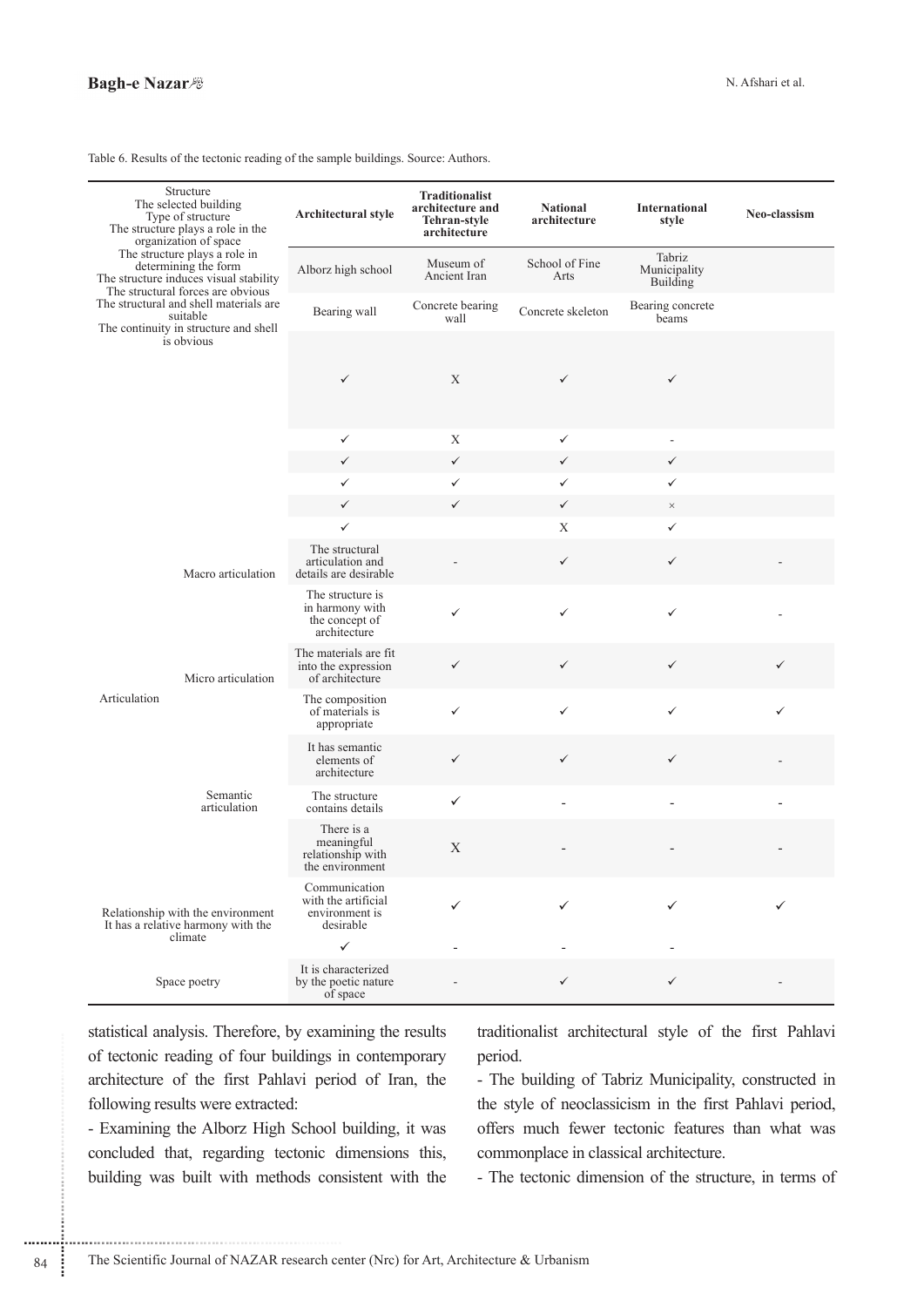creating a spatial organization, its role in determining the form, and inducing visual stability, was evident in all four public buildings of the research.

- Tectonic aesthetic dimensions of space for the Museum of Ancient Iran were represented by the direct use of Iranian architectural motifs. Regarding the building of the School of Fine Arts, modern designs were employed to shape the more international side of the architecture of the first Pahlavi period and for the Alborz High School building, a plethora of traditionalist decorations was devised for the building, hence exalting the traditional style of the first Pahlavi architecture.

- It seems that the dimension of the utilities has been highly neglected in the architecture of all four buildings and the corresponding architectural style.

In terms of tectonic reading, it seems that among the four buildings studied in the first Pahlavi period, the Alborz High School building exhibited the most features corresponding to the traditional architectural style, while Tabriz Municipality building, with its distinct neoclassical architectural style, had minimal use of tectonic dimensions and components. Furthermore, it seems that the dimensions of architectural tectonic structures with their various components are more prominent in the architectural tectonic reading of these four contemporary Iranian public buildings than other components. Therefore, it should be stated that, in terms of architecture and urban planning, the principles and features of tectonics apply to the architectural buildings of the first Pahlavi period, and hence can be employed as a living and practical example in today's architecture, even though it might need adaptations and adjustment for the formation of current urban textures and tectonic architecture. Future researches are required to develop the relevant literature, framework, and principles in the context of the city, urban law, urban economy, urban landscape, and more tangible realities of construction and quality, as well as more complete frameworks for modernized technologies related to tectonics.

## **Endnotes**

1. Tectonic is a term that has recently been used by some translators and architectural experts in our country as the equivalent of the word construction. 2. In terms of education, 17 had a master's degree, 6 were doctoral students, and 7 had a doctorate in architecture. In terms of age, 4 were between 25 and 30 years old, 12 were 30 to 35 years old, 4 were 35 to 40 years old, 7 were 40 to 45 years old and 3 were over 45 years old.

3-Structural Architecture (Mehrdad Shahbazi), Urban Architecture (Bijan Kalhornia), Climate Architecture (Abbas Mehravan), Islamic Architecture (Saeed Moradi, Majid Rostami), Landscape Architecture (Morteza Mirgholami), Sociological Architecture (Babak Afshar)

4.1-The first Pahlavi, 2- The second Pahlavi 3, The period after the Islamic .Revolution

5.https://drive.google.com/file/d/1ppivH6kSeneKIwarsVbkM7\_8RWRLsKZ/ view

6.  $\alpha = \frac{K}{n-1} \left( 1 - \frac{\sum_{i=1}^{K} \sigma_i^2}{n} \right)$ 

# **Reference** list

• Ansari, H. M. (2016). An Analysis of Contemporary Iranian Architecture. Tehran: Sabzan

· Balinski, G. & Januszkiewicz, K. (2016). Digital Tectonic Design as a New Approach to Architectural Design Methodology. Procedia Engineering, (161), 1504-1508.

• Bani Massoud, A. (2009). Contemporary Iranian architecture (in the struggle between tradition and modernity). Tehran: Honar-e Memari-ye Gharn.

**·** Bavar, S. (2009). *A glance at the discovery of new architecture in Iran.* Tehran: Faza.

• Beim, A. (2013). Tectonic thinking in contemporary industrialized architecture. Facade Design and Engineering, (1), 85-95.

• Diba, K. (2001). Abdul Aziz Farmanfarmaeian and an overview of a quarter of a century of recent architecture. Architect, (15), 66-77

• Dickson, M. & Parker, D. (2015). Engineered timber and structural form in sustainable design. Proceedings of the Institution of Civil Engineers-Construction Materials, 168(4), 161-172.

• E'tesam, I. (1996). *A Comparative Study of Contemporary Iranian* Architecture and Urban Planning with Europe. In Proceedings of the Congress of the History of Iranian Architecture and Urban Planning, (V.  $3, 89-110.$ 

• Ebrahimi, S. & Eslami, Gh. (2010). Iranian Architecture and Urban Planning in Transition. City Identity, 4(6), 3-14.

• Frampton, K. (1990). Rappel a l'ordre, the Case for the Tectonic. In K. *Nesbitt (ed.), Theorizing a new agenda for architecture – an anthology* of architectural theory 1965-1995. New York: Princeton Architectural Press, 518-528.

• Frascari, M. (1984). *The Tell-the-Tale Detail en Theorizing a new* agenda for Architecture. New York: Princeton Architectural Press.Gal, **M.** (2016). Quantitative and qualitative research methods in educational sciences and psychology (A. R. Nasr et al., Trans.). Tehran: SAMT & Shahid Beheshti university.

• Ghobadian, V. (2015). Stylistics and theoretical foundations in contemporary Iranian architecture. Tehran: Royal Architect Science Institute.

rensity.<br>2015). *Stylistics and theoretical foundations in*<br> *m architecture*. Tehran: Royal Architect Science<br>
016). *Description of the intellectual currents of*<br> *m planning in contemporary Iran with emphasis on*<br>
4. Te • Habibi, S. M. (2016). *Description of the intellectual currents of architecture and urban planning in contemporary Iran with emphasis on* the period 1979-2004. Tehran: Daftar-e Pazhuhesh-ha-ye Farhangi.